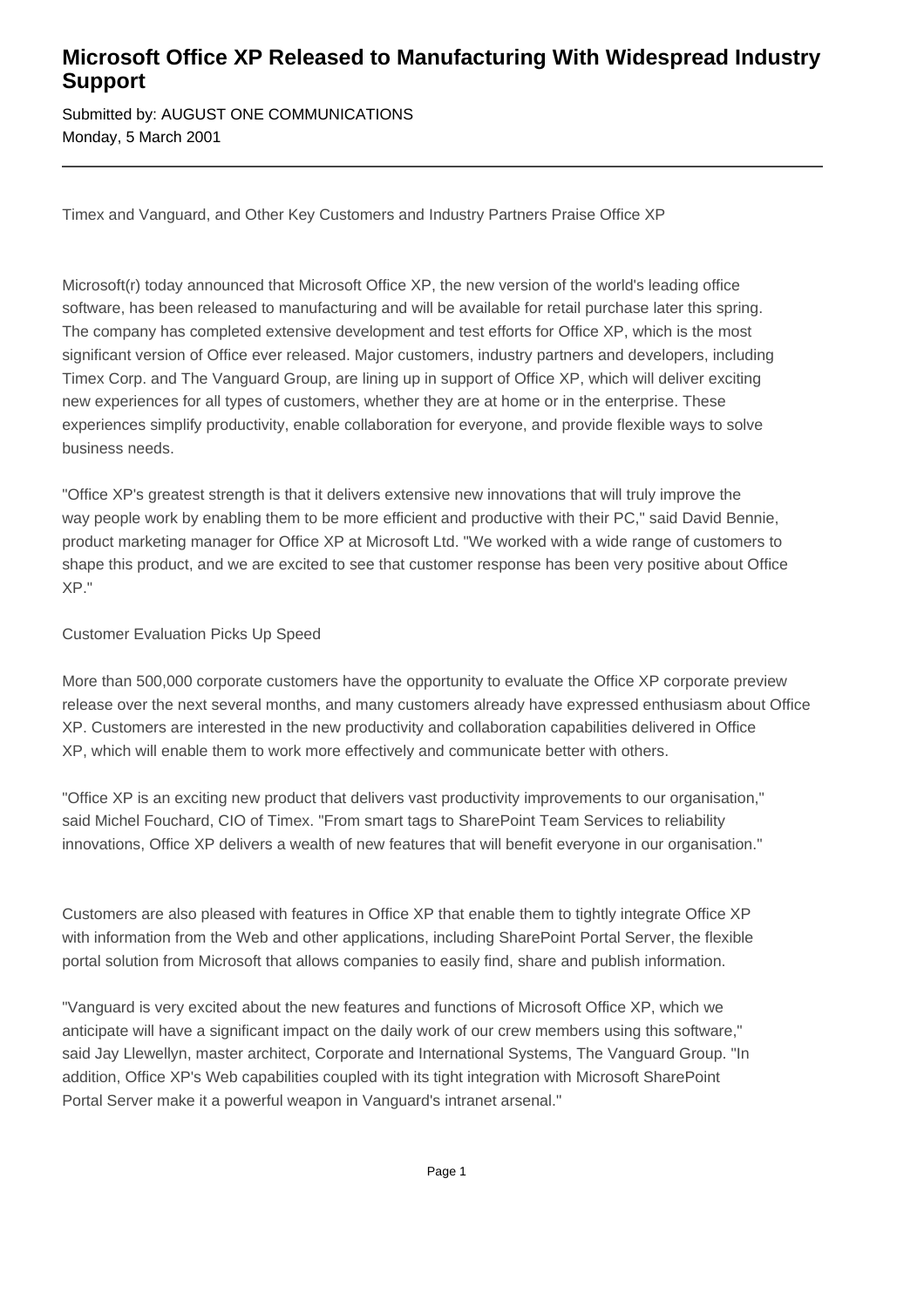Industry analysts also are supportive of the new technologies in Office XP and believe it is a substantial upgrade over Office 2000.

"A first look at Office XP clearly shows many compelling new innovations that make this a product people will want to get their hands on," said Amy Wohl, president of Wohl Associates Inc. "Advancements like smart tags, SharePoint Team Services and integrated Web Services have the potential to significantly improve productivity and offer a new way to collaborate with others. I expect an entire new industry to develop around smart tags as a new way of providing in-place information and choices."

## Broad Industry Support for Office XP

With Office XP retail availability now just a few months away, industry partners, solution providers and developers also are rallying around the new desktop productivity solution.

Hundreds of Microsoft Certified Solution Providers (MCSPs) and independent software vendors (ISVs) already are building Office XP solutions. Office XP's support of new standards-based technology enables developers and solution providers to build a broad set of business solutions on the Office platform.

"Office XP provides great opportunities for solution providers to take advantage of technologies like XML, extensible smart tags and Office Web Components to quickly deliver the custom solutions customers need," said Rand Morimoto, president of Convergent Computing. "We can create custom solutions in the familiar Office development environment that take advantage of the advanced capabilities in Office XP to provide entirely new opportunities for our customers."

By leveraging the new technologies in Office XP, industry partners can help their customers reduce development and deployment costs, training and expense costs, and quickly create and deploy custom solutions.

"Our company is experienced in building Web-based solutions with Office XP, using the Office Web Components to expose Excel's rich analytical capabilities," said Rob O'Dell, solution director, Knowledge Management Solutions, Alpha Technologies Inc., an Immedient Company. "Using Office XP as a development platform, we can take advantage of the familiar Excel user interface to rapidly develop custom, value-added Business Intelligence solutions to enable our customers to better manage their business."

Pricing, technology guarantee, system requirements and availability details will be announced at a later date.

## About Office XP and Microsoft

Office XP presents people with the tools needed to work smarter. Office XP greatly improves personal productivity through simplifying the way people work and providing tools that people can rely on; enables collaboration by making it easy to collaborate on documents and work more effectively with others; and extends Office beyond the desktop by enabling people to integrate additional services into Office and easily access information any time. Office XP will be broadly available in the first half of 2001.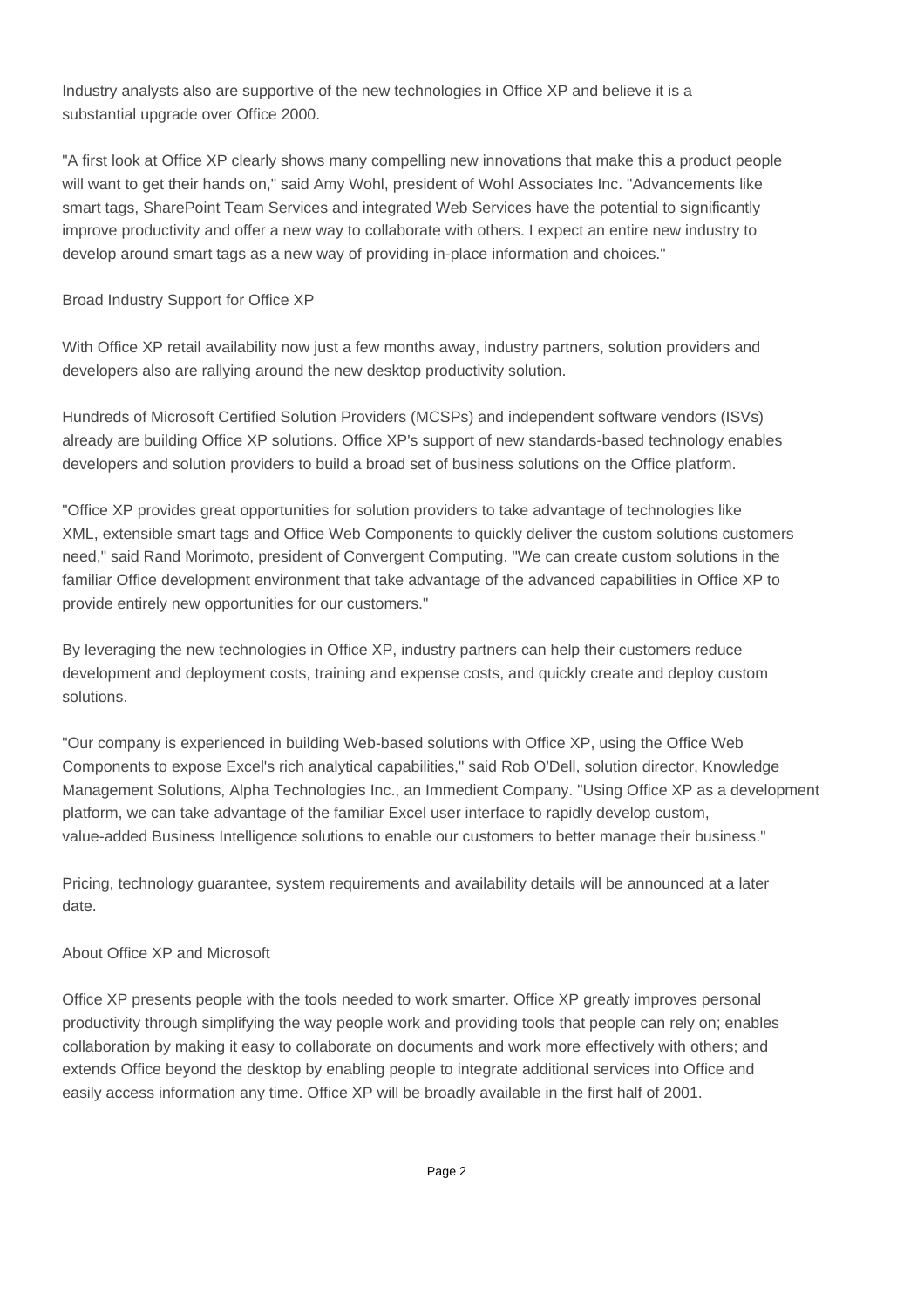Founded in 1975, Microsoft (Nasdaq "MSFT") is the worldwide leader in software, services and Internet technologies for personal and business computing. The company offers a wide range of products and services designed to empower people through great software -- any time, any place and on any device.

Microsoft and SharePoint are either registered trademarks or trademarks of Microsoft Corp. in the United States and/or other countries.

The names of actual companies and products mentioned herein may be the trademarks of their respective owners.

Note to editors: If you are interested in viewing additional information on Microsoft, please visit the Microsoft Web page at http://www.microsoft.com/presspass/

on Micro

Microsoft and Windows are either registered trademarks or trademarks of Microsoft Corp. in the United States and/or other countries.

For customer product enquiries please advise readers to contact Microsoft Connection on 0345 00 2000.

For further press information about this release, please contact:

Tim Callington

AUGUST. ONE COMMUNICATIONS

020 8434 5609

Microsoft Press Centre

Tel: 0870 20 77377 or 0870 20 PRESS

Fax: 0870 20 77329 or 0870 20 PRFAX

ukprteam@microsoft.com

Microsoft Ltd. http://press.microsoft.co.uk/

0870 60 10 100